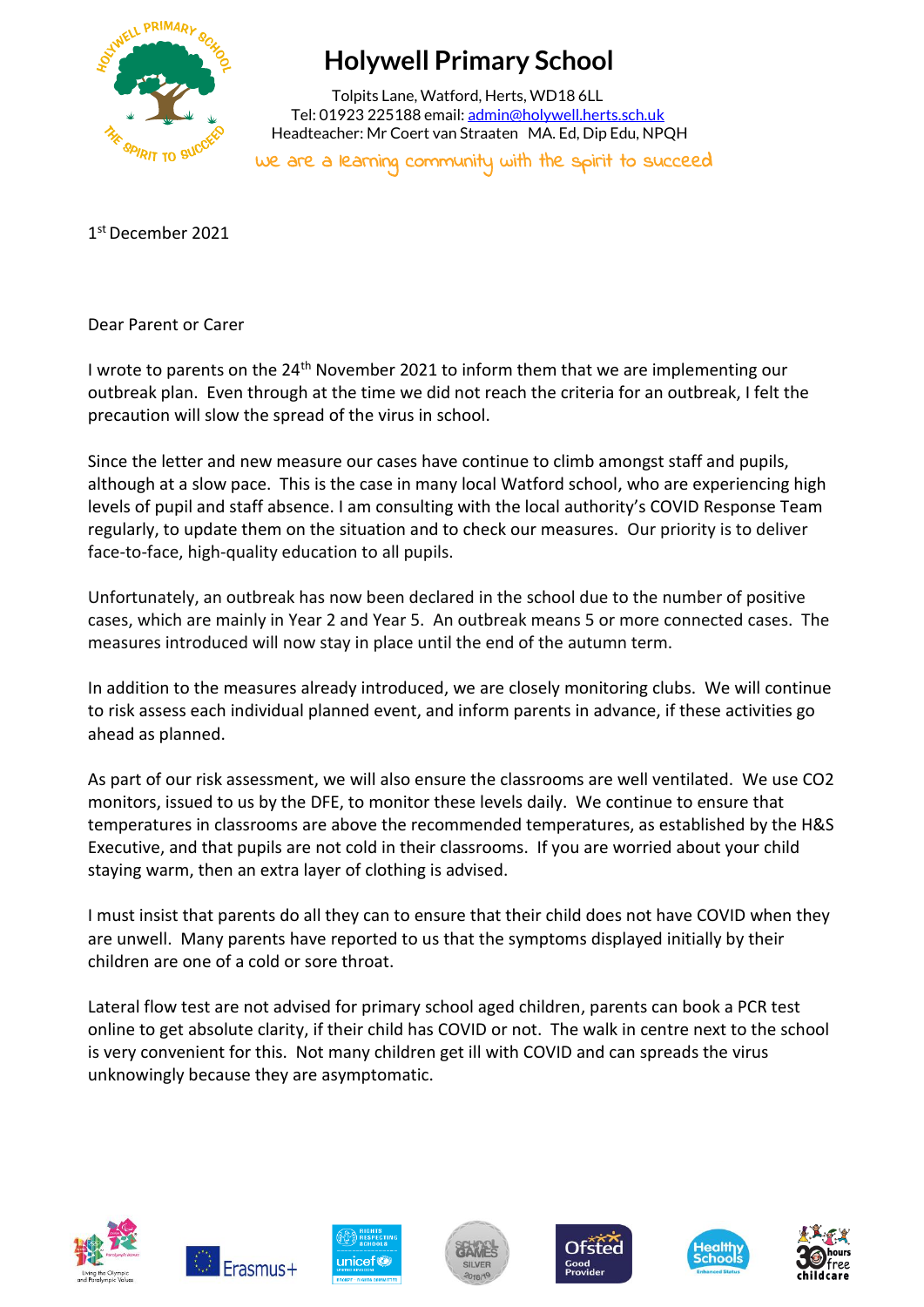### **General COVID information**

#### **Symptoms**

- a high temperature
- a new, continuous cough this means coughing a lot, for more than an hour, or 3 or more coughing episodes in 24 hours
- a loss or change to sense of smell or taste this means they cannot smell or taste anything, or things smell or taste different to normal

If you are not sure whether you or your child's symptoms suggest that they have coronavirus or an everyday cough or cold, you can consult this online NHS symptom checker:

### <https://www.nhs.uk/conditions/coronavirus-covid-19/symptoms/>

For most people, coronavirus (COVID-19) will be a mild illness. If you are concerned about your child's health or the health of anyone else in your household please seek advice from your GP, use NHS 111 online<https://111.nhs.uk/> or call NHS 111.

### **There are things you can do to reduce the risk of getting COVID-19:**

- wash your hands with soap and water often do this for at least 20 seconds
- use hand sanitiser gel if soap and water are not available
- wash your hands as soon as you get to your destination
- cover your mouth and nose with a tissue or your sleeve (not your hands) when you cough or sneeze
- put used tissues in the bin immediately and wash your hands afterwards

Further information is available at<https://www.nhs.uk/conditions/coronavirus-covid-19/>

Thank you for your co-operation, we wish those affected by coronavirus (COVID-19) a speedy recovery.

Yours faithfully

(fraater

Mr C van Straaten Headteacher